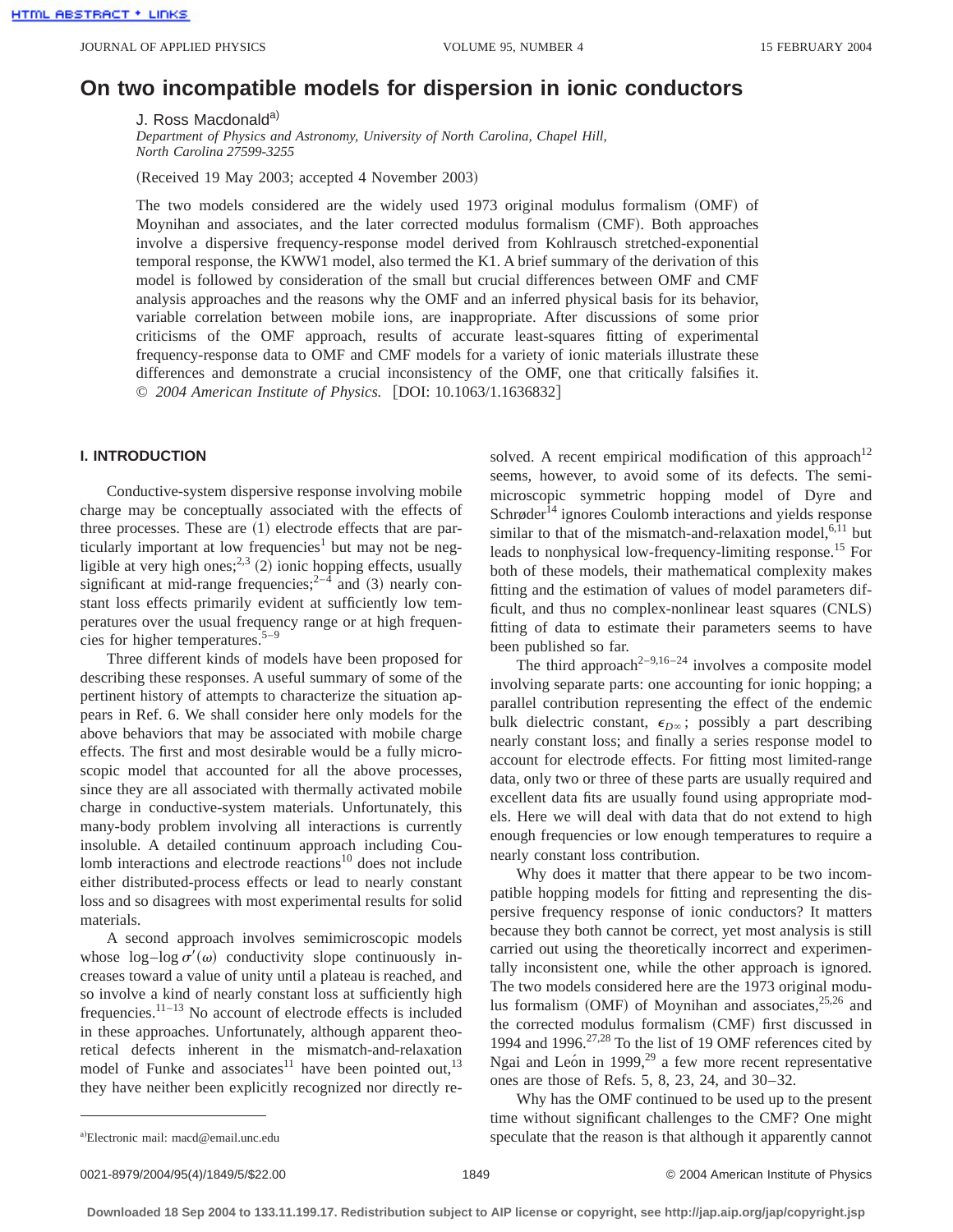be shown that the CMF model and its physical interpretation are inappropriate, replacing the OMF by the CMF would eliminate the main experimental support for the proposed physical basis of the OMF: variable ionic coupling (e.g., Refs. 24, 33–36). To do so would, however, call into question all the OMF data interpretations of the last 30 years based on the assumption of such variable coupling. Perhaps it is thus understandable that such a change has, so far, been unpalatable.

In Sec. II I define and compare some predictions of the two incompatible models. In Sec. III some prior challenges to the OMF approach are discussed and compared with earlier and later CMF analyses, all dealing with high-frequencylimiting dielectric quantities and their effects. Section IV summarizes and illustrates a crucial experimental falsification of the OMF, and Section V lists important conclusions.

### **II. ANTITHESES**

It seems paradoxical that although the OMF and CMF are both conductive-system dispersive-response models, they are strongly antithetical and differ greatly in their physical interpretations, yet their analytical forms are only slightly different. A derivation of the OMF begins with the assumption of a stretched-exponential temporal response for an electric field decay function,  $\phi_0(t)$ , <sup>26</sup>

$$
\phi_0(t) = \exp[-(t/\tau_o)^{\beta_0}], \quad 0 < \beta_0 \le 1.
$$
 (1)

Its single-sided Fourier transform leads to a frequencyresponse model called the KWW0 or  $KO^{2,4,37-40}$  where a k  $=0$  or 1 index has been set to 0 for  $\beta_k$  and Kk.

The K0 high-frequency-limiting dielectric response associated entirely with mobile ions,  $\epsilon_{C0}(\infty) \equiv \epsilon_{C0\infty}$ , is identically zero, but this is not the case for the K1 model, $^{21,22,27,28,40}$  derived directly from the K0 model.4,26,28,40,41 It is also significant that Fourier transformation of K1-model frequency response to the time domain *does not* lead to stretched-exponential behavior,<sup>38,40</sup> a fact not mentioned in OMF analyses. Although both the OMF and the CMF involve the K1 model, they formally differ only in their identification of its high-frequency-limiting dielectric response,  $\epsilon_{C1}(\infty)$ , and the consequences of that identification. Users of the OMF express this quantity as

$$
\epsilon_{\infty} = \sigma_0 \langle \tau \rangle_{01} / \epsilon_V = \epsilon_{\text{Ma}} \langle x \rangle_{01} = \epsilon_{\text{Ma}} \beta_{10}^{-1} \Gamma(\beta_{10}^{-1}), \tag{2}
$$

where we identify the OMF  $\beta_1$  as  $\beta_{10}$  to distinguish it from that of the CMF,  $\beta_{1C}$ . Here the Maxwell quantity  $\epsilon_{Ma}$  is

$$
\epsilon_{\text{Ma}} \equiv \sigma_0 \tau_o / \epsilon_V; \tag{3}
$$

 $x = \tau / \tau_o$ ;  $\tau_o$  is the characteristic relaxation time of the K0 or K1, as in Eq. (1);  $\epsilon_V$  is the permittivity of vacuum;  $\Gamma( )$  is the Euler gamma function, and  $\beta_{10}$  is the fractional exponent associated with K1, quite different from  $\beta_0$ . In Eq. (2), the 01 subscript indicates that  $\langle x \rangle_{01}$  is the normalized mean of *x* over the K0 distribution of relaxation times involving  $\beta_{10}$  rather than  $\beta_0$ .<sup>2,4,40</sup>

For the CMF, on the other hand,  $\epsilon_{C1}(\infty) \equiv \epsilon_{C1\infty}$ , and it may be expressed, using the K1 dispersion model,  $as^{2-4,22,40}$ 

$$
\epsilon_{C1\infty} = \epsilon_{Ma} / \langle x^{-1} \rangle_1
$$
  
=  $\epsilon_{Ma} \langle x \rangle_{01}$   
=  $\epsilon_{Ma} \beta_{1C}^{-1} \Gamma(\beta_{1C}^{-1})$   
=  $[\gamma N(qd)^2 / (6k_B \epsilon_V)]/T = A/T,$  (4)

where *N* is the maximum mobile charge number density;  $\gamma$  is the fraction of charge carriers of charge *q* that are mobile; and *d* is the rms single-hop distance for the hopping entity.

The term involving  $N$  in Eq.  $(4)$ , not included in the OMF, follows<sup>22,40</sup> from the important microscopic stochastic transport analysis of Scher and  $Lax$ ,<sup>42</sup> a continuous-time, random-walk hopping model. Since this model and the K1 have been shown to be fully isomorphic in form,  $22,40$  the K1 response is consistent with both from the original macroscopic model of Ref. 26 and with the microscopic analysis of Ref. 42. Therefore, the  $N$  term in Eq.  $(4)$  provides a microscopic physical interpretation of  $\epsilon_{C1\infty}$ , along with the macroscopic one involving  $\epsilon_{\text{Ma}}$  in this equation. The part involving the gamma function is only appropriate in the absence of cutoff of the K1 distribution of relaxation times and so does not apply for the cutoff dispersion model.<sup>38</sup>

We expect that, as usual, the quantities in the square brackets of Eq.  $(4)$  are temperature independent, so the fitting parameter  $A$  is itself independent of temperature.<sup>2</sup> Then it follows that in the usual case where  $\tau_o$  is thermally activated,  $T\sigma_0$  is activated with the same activation energy in the absence of cutoff, a standard result but one not accepted by all practitioners in the present field. Although the *N* term of Eq. ~4! shows that as the ionic concentration approaches zero,  $\epsilon_{C1\infty} \rightarrow 0$ , requiring that  $\epsilon_{\text{Ma}} \rightarrow 0$  as well, in accordance with CMF fit results, $2,15$  the situation is different for the OMF expression of Eq.  $(2)$ . In this case, OMF fits show that both  $\epsilon_{\infty}$  and  $\epsilon_{\text{Ma}}$  approach the same constant value, one later identified herein as  $\epsilon_{D^\infty}$ , the bulk dielectric constant of the material.

Because  $\epsilon_{C1\infty}$  is a pure conductive-system quantity arising solely from charge motion, the CMF approach must include a free-fitting parameter,  $\epsilon_{\rm r}$ , to account for the effect of  $\epsilon_{D\infty}$ , present in all experimental data. The resulting CMF composite model is designated the CK1. For the CK1 the total high-frequency-limiting dielectric constant is  $\epsilon_{\infty}$  $= \epsilon_{C1\infty} + \epsilon_{D\infty}$ . The fitting of data for a variety of materials using the CK1 leads to  $\beta_{1C} \approx 1/3$  estimates, substantially independent of temperature and ionic concentration. $2,4$ 

# **III. LIMITING DIELECTRIC QUANTITIES AND OMF CRITICISMS**

Because the separate existence of  $\epsilon_{C1\infty}$  is only acknowledged by those such as the present author who make a distinction between the OMF interpretation of the dispersive response and that of the CMF, the  $\epsilon_{\infty}$  quantity appearing in OMF and in other fitting models must be interpreted as  $\epsilon_{D\infty}$ , a result consistent with the usual non-CMF definitions of this quantity (e.g., Refs.  $25$ ,  $26$ ,  $34$ ,  $43$ ). Thus, in the OMF and CMF *models*, the interpretation of  $\epsilon_{\infty}$  is significantly different. But experimental data always involve the effects of a nonzero  $\epsilon_{D^\infty}$ . Therefore, an analysis of such data with either

**Downloaded 18 Sep 2004 to 133.11.199.17. Redistribution subject to AIP license or copyright, see http://jap.aip.org/jap/copyright.jsp**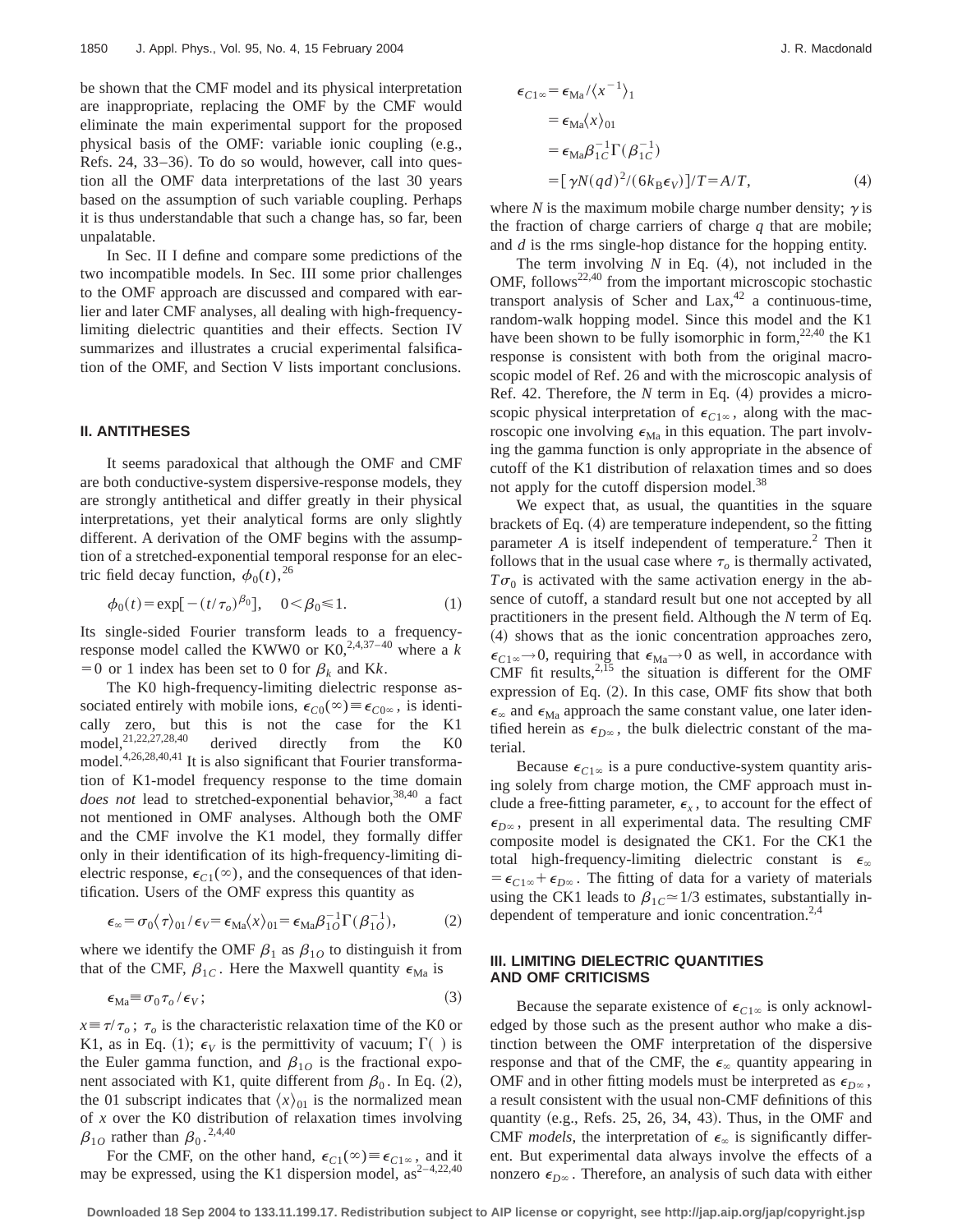approach leads to estimates of  $\epsilon_{\infty}$  that are identified as  $\epsilon_{D^{\infty}}$  in the OMF situation and as  $\epsilon_{C1\infty} + \epsilon_{D\infty}$  in the CMF one. Clearly, when a K1 fitting model is appropriate, the second expression is the appropriate one.

Experimental data fits show, in fact, that the CMF CK1 fitting is superior to OMF K1 fitting,<sup>2,4,15</sup> and the quantity  $A$ in Eq.  $(4)$  is usually temperature independent, allowing a consistent discrimination between the estimation of both  $\epsilon_{C1\infty}$  and  $\epsilon_{D\infty}$ . To distinguish between the  $\epsilon_{\infty}(\equiv \epsilon_{D\infty})$  quantity that appears in all models but the CMF and an estimate of  $\epsilon_{\infty}$  obtained from fitting experimental data, I shall hereafter denote the former by  $[\epsilon_{\infty}]$ , while  $\epsilon_{\infty}$  itself will refer to both the CMF CK1-model quantity and to experimental estimates of the total high-frequency-limiting dielectric constant.

In a recent summary dealing with conflicting points of view concerning a dispersive response, Ngai and co-authors<sup>44</sup> made the wise statement, "...a proper approach to the dynamics of ions in glasses, crystals and melts is still a matter of genuine scientific debate. We need to emphasize the experimental facts that critically falsify a model... .'' One would think that a genuine scientific debate would be one that recognized and discussed all plausible criticisms of a particular model such as the OMF, including those appearing in earlier publications on the CMF, but no such work is explicitly mentioned in the attempted justification for the use of  $\epsilon_{\infty}$  =  $[\epsilon_{\infty}]$  in the present OMF, Eq. (2).<sup>24,44</sup> Instead, in Ref. 24 Ngai and co-authors merely mention ''misguided attacks on the use of the electric modulus representation of data.'' This debatable statement is itself a misnomer since it is not the representation of *data* at the electric modulus level that is the issue but instead the use of the electric modulus *formalism*, an approach that fits data expressed only in a  $M''(\omega)$  form. There is no such limitation for CMF model fitting since experimental data may be expressed in terms of any one of the four immittance spectroscopy levels and any model may be used to fit data at any of these levels. $^{13}$ 

The gist of the Ngai defense of the presence of  $[\epsilon_{\infty}]$  in the OMF is a comparison of this quantity with its ''exact analog," the high-frequency limit,  $G_{\infty}$ , of the rheological complex dynamic modulus  $G(\omega)$ .<sup>24,44</sup> Since a detailed rebuttal of this defense appears in Ref. 45, it need only be summarized here. The above comparison is invalid because it compares two disparate quantities,  $G_{\infty}$  and  $\lceil \epsilon_{\infty} \rceil$ , rather than the proper quantities  $G_{\infty}$  and  $\epsilon_{C1\infty}$ . Here, as usual,  $G_{\infty}$  is taken as a model quantity associated with mobile defects, just as a nonzero  $\epsilon_{C1\infty}$  arises solely from mobile charges in the K1 model.

The following discussion provides some historical background concerning criticisms of the OMF. In 1991, Dyre<sup>46</sup> made the important point that experimental  $M''(\omega)$  data always include effects arising from the presence of  $[\epsilon_{\infty}]$ , and that therefore such data should not be fitted by models that involve only mobile-charge effects. Next, in 1994 Boukamp and Macdonald<sup>27</sup> first introduced the  $\epsilon_{C1\infty}$  quantity, independently reiterated Dyre's limitation, and explicitly showed why CMF fitting should be used in place of  $M''(\omega)$  OMF fitting.

Then in a valuable paper published in 1995, Sidebottom, Green, and Brow<sup>47</sup> compared fit results for a wide variety of materials using the OMF as well as a power-law model<sup>21</sup> (involving the log–log slope exponent *n*) for  $\sigma'(\omega)$  data. They found  $\beta_{10}$  values of the order of 0.58 and  $\beta_n = 1 - n$ estimates of  $0.33\pm0.05$ . This result is in full agreement with  $\beta_{1C}$  estimates obtained from later CMF CK1 fits carried out at any immittance level. $2,4,37$  In 1996, explicit differences between the OMF and CMF approaches were illustrated in  $\text{detail}^{28}$  and many subsequent publications involving CMF and OMF fit comparisons have strengthened the case against the OMF.

In 1998, Moynihan attempted in Ref. 48 to summarize and justify criticisms of the ''use of the electrical modulus...for data analysis.'' Again, the OMF itself was meant, but no reference was made to the various earlier papers dealing with the CMF [e.g., Refs. 19, 27, 28, 37]. He explained the large differences between OMF and power-law results by apparently suggesting that  $M''(\omega)$  and  $\sigma'(\omega)$  data might involve some different microscopic processes and that therefore no single theory might apply to both. As discussed in the next section, the CMF does so. Moynihan also listed as one of the main advantages of the OMF for ionic conductors that ''it suppresses...low frequency electrode impedance effects." In fact, plotting of data in  $M''(\omega)$  form does hide, but does not eliminate, electrode polarization effects, and fitting models that include a part to account for electrode effects can yield exactly the same estimates of the electrode parameters whether the fitting is carried out for data at the  $M''(\omega)$  level or at any of the other immittance levels.<sup>13</sup>

Finally, it is worth mentioning that in 2001 Sidebottom, Roling, and Funke<sup>43</sup> illustrated Dyre's<sup>46</sup> criticism that the shape of  $M''(\omega)$  is sensitive to the value of  $\lbrack \epsilon_{\infty} \rbrack$  and showed, for example, that synthetic  $M''(\omega)$  data without any contribution from  $\epsilon_{\infty}$  no longer involves a peak but increases indefinitely as the frequency increases. These authors ignored the work of the present author that demonstrates the virtues of replacing the OMF by the CMF. Examples of the difference between their criticisms of the OMF, which, as usual, do not acknowledge the existence of  $\epsilon_{C1\infty}$ , and CMF results are provided by Fig. 2 of Ref. 4 and Fig. 3 of Ref. 49. There, subtraction of the effects of  $\epsilon_{D^\infty}$ , *not*  $\epsilon_\infty$ , from a CK1 fit of experimental data led to a pure K1  $M''(\omega)$  response with much higher peaks than those of the original data, but not to an indefinite increase in  $M''(\omega)$ . The resulting peaks are associated with a nonzero value of  $\epsilon_{C1\infty}$ , an appreciably smaller value than that of  $\epsilon_{\infty}$  for the datasets considered. The main conclusion of these authors that the use of the OMF ''should be discouraged,'' should be modified to the following: *the OMF should be replaced by the CMF, at least until a more appropriate model than the CMF becomes available*.

#### **IV. EXPERIMENTAL FALSIFICATION OF THE OMF**

It is noteworthy that although there have been many criticisms of the OMF approach over the years, as discussed in part above, only those concerned with the CMF show how the general OMF approach should be reinterpreted and augmented to yield a viable model for dispersive data fitting and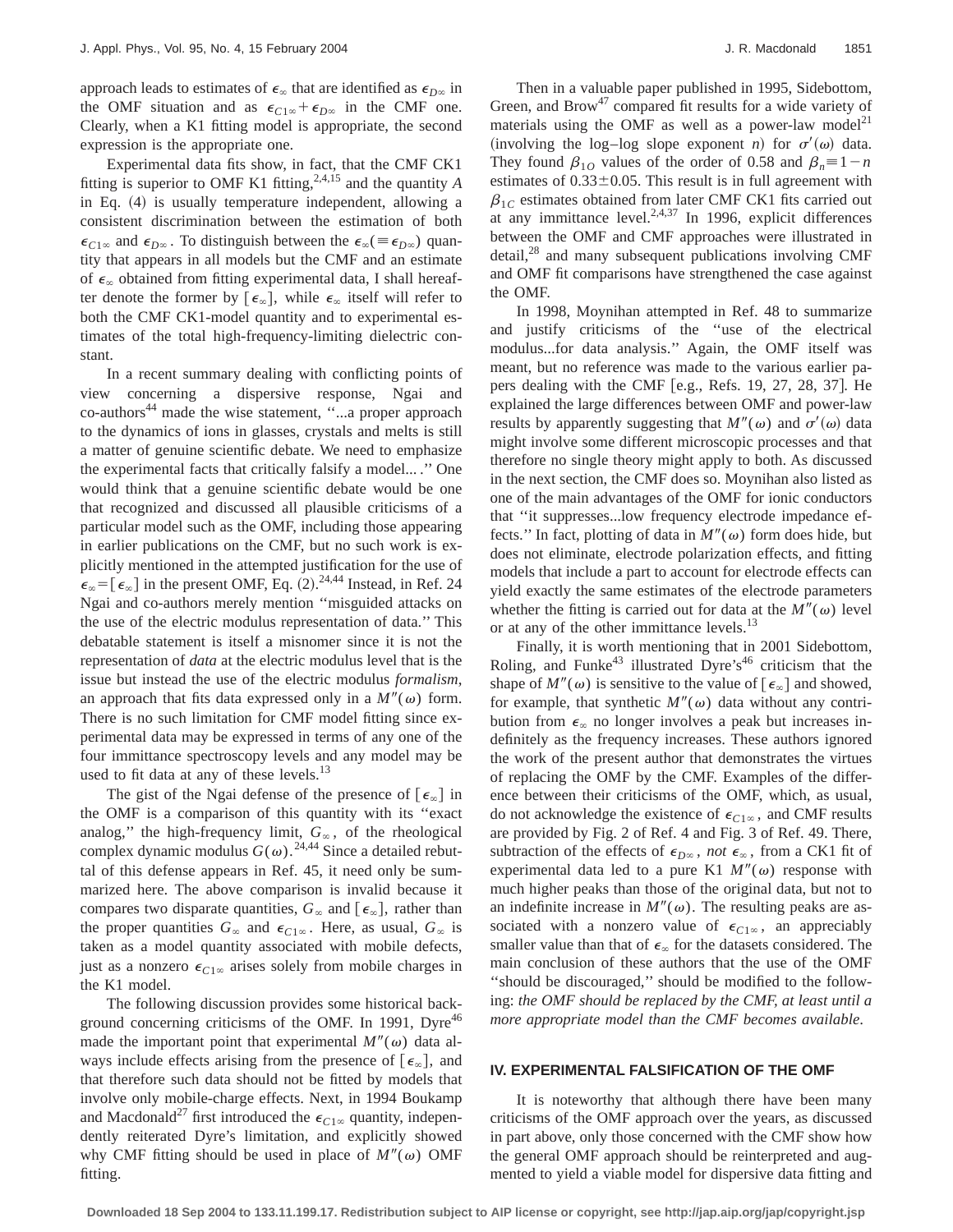TABLE I. A comparison of OMF and CMF  $M''(\omega)$ - and  $\sigma'(\omega)$ -level  $\beta_1$  and CKO  $\lceil \beta_0 \rceil$  fit estimates.

| Material/(Ref.)               | T(K) | $x_c$ | $OMF-M''$<br>$\lceil CK0-M'' \rceil$ | $OMF/CMF- \sigma'$<br>$[CK0-\sigma']$ |
|-------------------------------|------|-------|--------------------------------------|---------------------------------------|
| $Na2O·3SiO2$ (49)             | 273  | .     | 0.47                                 | 0.33                                  |
| $Li2O·Al2O3·2SiO2$ (39)       | 297  | .     | 0.46                                 | 0.33                                  |
| $0.02K2O \cdot 0.98GeO2$ (15) | 602  | 0.02  | 0.96                                 | 0.32                                  |
| $0.2K_2O \cdot 0.8GeO_2$ (15) | 414  | 0.2   | 0.52                                 | 0.30                                  |
|                               |      |       | $\lceil 0.54 \rceil$                 |                                       |
| $0.88ZrO2 \cdot 0.12Y2O3$ (4) | 503  | 0.12  | 0.55                                 | $1/3$ fixed                           |
|                               |      |       | $\lceil 0.52 \rceil$                 | $\lceil 0.54 \rceil$                  |
| $0.88ZrO2 \cdot 0.12Y2O3$ (2) | 503  | 0.12  | 0.51                                 | 0.32                                  |

interpretation. CMF analysis has usually involved full CNLS simultaneous fitting of both parts of complex data, but nearly all other dispersive data analyses have dealt only with either  $M''(\omega)$  or  $\sigma'(\omega)$ , but not with full  $M(\omega)$  or  $\sigma(\omega)$  complexresponse data. Part of the reason may have been that no closed form is available for either a K0 or K1 response for arbitrary  $\beta$ . Since 1997, however, the free LEVM CNLS computer program<sup>50</sup> has included accurate algorithms for calculating these functions, allowing both the generation of synthetic data and the accurate fitting of experimental data.

An explanation of why even simple power law fitting of  $\sigma'(\omega)$  data has yielded more reasonable log–log slope parameter estimates than has the OMF is that  $\sigma'(\omega)$  and  $\epsilon''(\omega)$ are the only ones of the eight real and imaginary parts of the four immittance functions that do not involve separate capacitative effects associated with the bulk dielectric quantity  $\epsilon_{D^\infty}$ . Therefore, the presence and magnitude of  $[\epsilon_\infty] \equiv \epsilon_{D^\infty}$ may strongly affect the shape and magnitude of  $M''(\omega)$  data but not that of the associated  $\sigma'(\omega)$  response.

It is one thing to state that one should emphasize the experimental facts that critically falsify a model and an entirely different matter to actually do so. The above considerations provide a definitive test for doing this, however. Note that there is no formal difference between the OMF K1 model and the CMF CK1 one for fits of  $\sigma'(\omega)$ , ones carried out with the CK1 free parameter  $\epsilon$ <sub>x</sub> taken either fixed or zero. Therefore, OMF and CMF fits of  $\sigma'(\omega)$  data should and do lead to the same parameter estimates since they both involve fits of just the K1 model. Although it has long been known that OMF fits of the same data in  $M''(\omega)$  form yield quite different and inconsistent results from those of  $\sigma'(\omega)$ fits, it has only relatively recently been emphasized that since CMF fits of  $M''(\omega)$  data or of any of the other seven individual immittance parts or of complex data expressed in any of the four immittance levels are all consistent and yield the same, or nearly the same, parameter estimates as those for  $\sigma'(\omega)$  fits, such results critically falsify the OMF model and all its results and interpretations.

Some results of such comparisons for several different materials, temperatures, and ionic concentrations, are presented in Table I. Note that the OMF/CMF results of column five are not a part of ordinary OMF fitting. Most of the present OMF and CMF fits were carried out with composite models that included a part to account for electrode polarization effects.2,4,19,49 More information is available in the references cited in the table.

The large differences between the  $(\beta_1)_{\text{OMF}} \equiv \beta_{10}$  values of column four and the  $(\beta_1)_{\text{CMF}} \equiv \beta_{1C}$  ones of column five are evident. No values for CMF fits of data in  $M''(\omega)$  or other immittance forms were included because they were generally negligibly different from those shown in column five. A synthetic CMF dataset with  $\beta_{1C}$  fixed at 1/3 was used for the OMF and CK0 fittings of Ref. 4, row five of the table. As expected, like the CMF results, little differences appear for CK0 fits carried out with data expressed in different forms. A comparison of the Ref. 4 and Ref. 2 results for the same material demonstrates the effect of keeping  $\beta_{1C}$  fixed at 1/3 and of leaving it free to vary when fitting the original experimental data. The present results and many others not included here clearly indicate that CMF fits are consistent and OMF ones are not.

CMF fits at any immittance level usually lead to estimates of  $\beta_{1}C \approx 1/3$  that are nearly independent of temperature and of relative mobile-ion concentration,  $x_c$ ,  $^{2,4}$  but OMF  $M''(\omega)$  fits yield  $\beta_{10}$  estimates that are much larger and that approach unity as  $x_c \rightarrow 0$ . The CMF macro- and microscopic model involves no overt Coulomb interactions, consistent with its nearly constant value of  $\beta_{1C}$ . The above variation of  $\beta_{10}$ , however, has been interpreted as arising from the decreasing correlation between ions as their separation increases. We see that this apparently plausible explanation is unsupported by the CMF model and by the experimental constancy of  $\beta_{1C}$  over appreciable temperature and concentration ranges. Since the OMF approach is neither theoretically nor experimentally consistent, one must conclude that the Ngai variable-correlation physical interpretation of the basis of the OMF is unsupported. It is also perhaps significant that Li ions intercalated into  $\beta$ -Ta<sub>2</sub>O<sub>5</sub> "tended to distribute uniformly, rather than to attract each other and form clusters...  $\cdot$ <sup>51</sup>

## **V. SUMMARY**

The OMF and the CMF approaches are antithetical because the CMF takes proper account of  $\epsilon_{D\infty}$  and the OMF does not. They are antithetical because the OMF fitting of experimental data leads to disparate and inconsistent estimates of  $\beta_{10}$  from fitting of the data in  $M''(\omega)$  and in  $\sigma'(\omega)$ forms, while such CMF fitting leads to very nearly equal and fully consistent estimates of  $\beta_{1C}$  close to 1/3.

Further, CMF complex nonlinear least squares fits of experimental data are always appreciably better than are OMF ones, and CMF fits, unlike OMF ones, yield estimates of K1-model parameters that all represent a pure conductivesystem response. The K1 model is supported by both macroscopic and microscopic analyses, and the CMF approach, using K1, leads to results that fail to justify the common physical interpretation of OMF fitting results, one involving ion–ion correlations that decrease as the ionic concentration decreases. For all these reasons, the OMF model should be replaced by the CMF one.

**Downloaded 18 Sep 2004 to 133.11.199.17. Redistribution subject to AIP license or copyright, see http://jap.aip.org/jap/copyright.jsp**